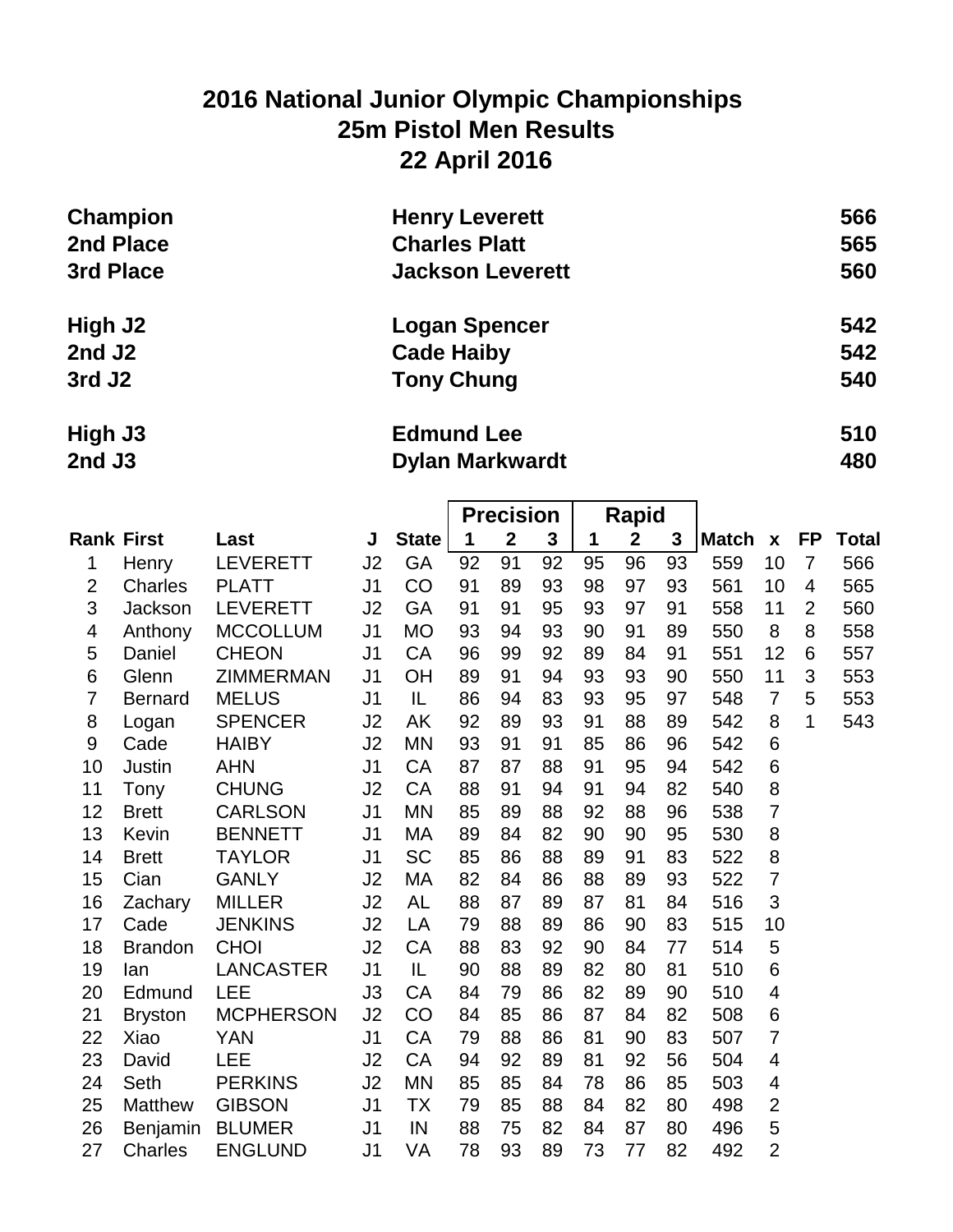| 28 | Kolya        | <b>ISTERABADI</b> | J2             | СA        | 82 | 77 | 86 | 81 | 80 | 85 | 491        | 5              |
|----|--------------|-------------------|----------------|-----------|----|----|----|----|----|----|------------|----------------|
| 29 | Cody         | <b>POOLE</b>      | J2             | OH        | 84 | 75 | 88 | 75 | 76 | 92 | 490        | 4              |
| 30 | Conrad       | <b>LONG</b>       | J1             | <b>SC</b> | 80 | 83 | 79 | 87 | 73 | 87 | 489        | 1              |
| 31 | Dylan        | <b>MARKWARDT</b>  | J3             | <b>ND</b> | 81 | 77 | 73 | 80 | 86 | 83 | 480        | 3              |
| 32 | Luke         | <b>CARSON</b>     | J <sub>2</sub> | IL        | 65 | 79 | 78 | 86 | 89 | 78 | 475        | 3              |
| 33 | Tyler        | <b>KELLY</b>      | J1             | AK        | 84 | 83 | 74 | 59 | 74 | 84 | 458        | $\overline{4}$ |
| 34 | Michael      | <b>HAMILTON</b>   | J1             | IL        | 72 | 74 | 81 | 80 | 75 | 76 | 458        | -3             |
| 35 | Samuel       | <b>RYCKMAN</b>    | J1             | <b>SD</b> | 71 | 78 | 79 | 64 | 77 | 56 | 425        | $\overline{2}$ |
| 36 | <b>Nigel</b> | <b>TATE</b>       | J1             | VA        | 66 | 66 | 77 | 52 | 78 | 68 | 407        | $\overline{4}$ |
|    | * Samuel     | <b>GENS</b>       | J2             | МA        |    |    |    |    |    |    | <b>DSQ</b> |                |
|    | * Luke       | <b>SIMON</b>      | J2             | <b>ND</b> |    |    |    |    |    |    | <b>DSQ</b> |                |
|    |              |                   |                |           |    |    |    |    |    |    |            |                |

\* Disqualified per rule 6.7.9.3 & 8.4.2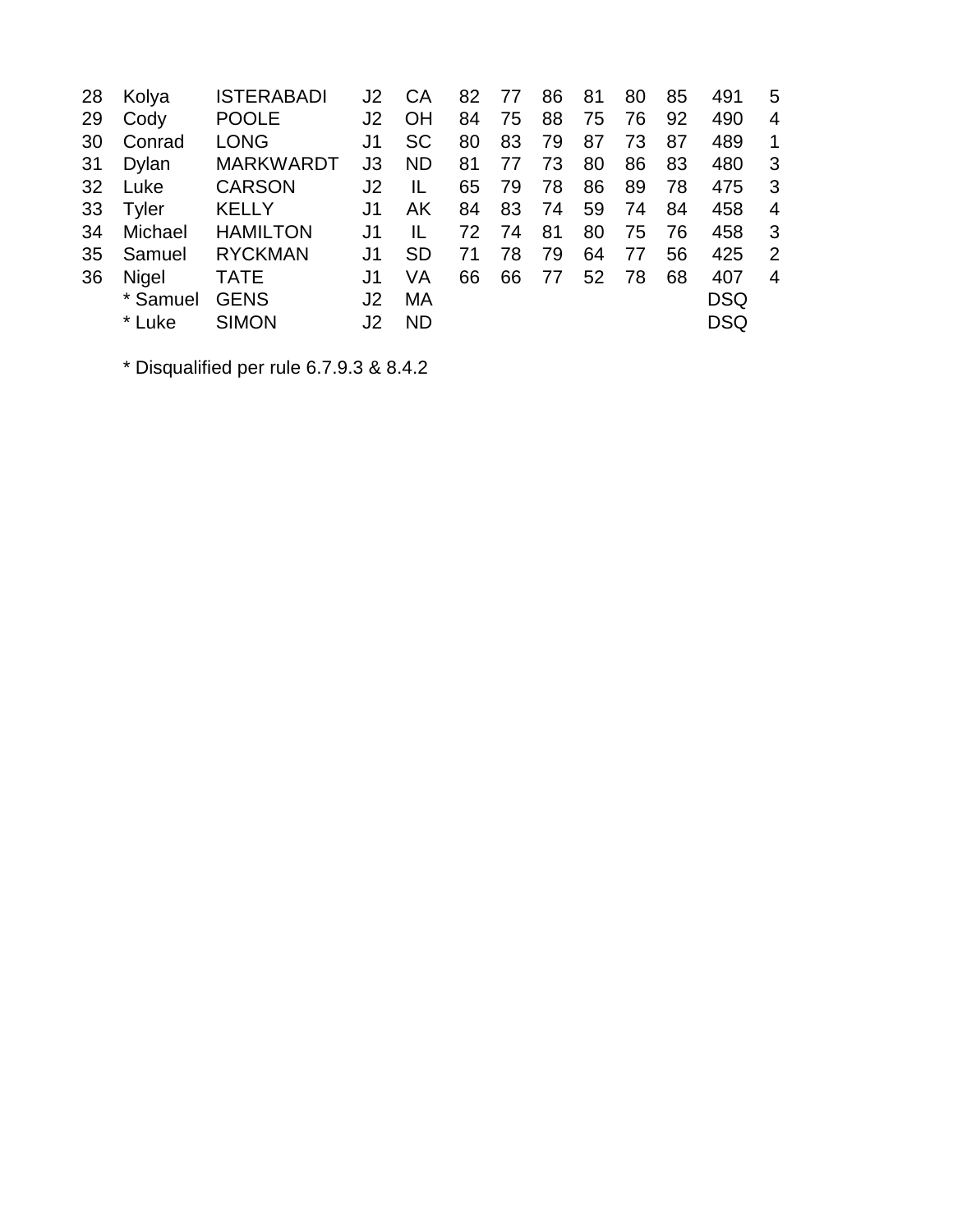# **2016 National Junior Olympic Championships 25m Pistol Women Results 23 April 2016**

| Champion           | <b>Carson Saabye</b> | 560 |
|--------------------|----------------------|-----|
| 2nd Place          | <b>Katelyn Abeln</b> | 551 |
| 3rd Place          | <b>Kellie Foster</b> | 549 |
| High J2            | <b>Yulong Jones</b>  | 544 |
| 2nd J <sub>2</sub> | <b>Sarah Choe</b>    | 543 |
| 3rd J <sub>2</sub> | <b>Esther Choe</b>   | 522 |

### **High J3 Maria Tsarik 503**

|                   |                |                    |                |              | <b>Precision</b> |              | Rapid        |    |              |    |       |                |                |       |
|-------------------|----------------|--------------------|----------------|--------------|------------------|--------------|--------------|----|--------------|----|-------|----------------|----------------|-------|
| <b>Rank First</b> |                | Last               | J              | <b>State</b> | 1                | $\mathbf{2}$ | $\mathbf{3}$ | 1  | $\mathbf{2}$ | 3  | Match | $\pmb{\chi}$   | <b>FP</b>      | Total |
| 1                 | Carson         | <b>SAABYE</b>      | J3             | CO           | 92               | 94           | 94           | 92 | 93           | 91 | 556   | 9              | 4              | 560   |
| $\overline{2}$    | Katelyn        | <b>ABELN</b>       | J2             | GA           | 88               | 87           | 92           | 92 | 94           | 90 | 543   | 11             | 8              | 551   |
| 3                 | Kellie         | <b>FOSTER</b>      | J <sub>1</sub> | ТX           | 93               | 95           | 89           | 92 | 93           | 82 | 544   | 6              | 5              | 549   |
| 4                 | Janice         | <b>CHOI</b>        | J <sub>1</sub> | CA           | 90               | 88           | 90           | 89 | 90           | 94 | 541   | $\overline{7}$ | $\overline{7}$ | 548   |
| 5                 | Yulong         | <b>JONES</b>       | J2             | <b>MD</b>    | 91               | 89           | 91           | 91 | 94           | 88 | 544   | 4              | 3              | 547   |
| 6                 | Sarah          | <b>CHOE</b>        | J2             | CA           | 92               | 92           | 87           | 91 | 90           | 91 | 543   | 6              | $\overline{2}$ | 545   |
| $\overline{7}$    | Kaylee         | <b>NEEDHAM</b>     | J <sub>1</sub> | <b>TX</b>    | 85               | 90           | 90           | 95 | 89           | 88 | 537   | 4              | 6              | 543   |
| 8                 | Caroline       | <b>TROMBLEY</b>    | J <sub>1</sub> | МA           | 91               | 87           | 91           | 90 | 87           | 89 | 535   | 5              | 1              | 536   |
| 9                 | <b>Esther</b>  | <b>CHOE</b>        | J <sub>2</sub> | CA           | 95               | 87           | 84           | 90 | 81           | 85 | 522   | 5              |                |       |
| 10                | Natosha        | <b>HAMMONDS</b>    | J2             | <b>AR</b>    | 82               | 87           | 89           | 85 | 91           | 84 | 518   | $\overline{7}$ |                |       |
| 11                | <b>Bridget</b> | <b>DEVEY</b>       | J <sub>1</sub> | <b>MD</b>    | 93               | 84           | 77           | 86 | 93           | 85 | 518   | 4              |                |       |
| 12                | Taylor         | <b>MARTIN</b>      | J2             | SC           | 78               | 85           | 79           | 92 | 88           | 88 | 510   | 6              |                |       |
| 13                | Ambrosia       | <b>KEEFE</b>       | J <sub>1</sub> | IL           | 92               | 85           | 86           | 77 | 83           | 87 | 510   | 3              |                |       |
| 14                | Gabrielle      | <b>RAISOR</b>      | J <sub>1</sub> | IN           | 83               | 89           | 88           | 87 | 86           | 72 | 505   | 3              |                |       |
| 15                | Hannah         | <b>WALSH</b>       | J <sub>1</sub> | <b>ND</b>    | 91               | 89           | 87           | 85 | 74           | 79 | 505   | $\overline{2}$ |                |       |
| 16                | Maria          | <b>TSARIK</b>      | J3             | IL           | 82               | 88           | 83           | 71 | 87           | 92 | 503   | $\overline{2}$ |                |       |
| 17                | Carrie         | <b>HALTIWANGER</b> | J2             | <b>SC</b>    | 91               | 83           | 87           | 88 | 86           | 65 | 500   | 4              |                |       |
| 18                | Victoria       | <b>SWANSON</b>     | J <sub>1</sub> | <b>NM</b>    | 91               | 88           | 87           | 78 | 81           | 72 | 497   | 3              |                |       |
| 19                | Maggie         | <b>CHAPPELL</b>    | J <sub>1</sub> | <b>MD</b>    | 78               | 82           | 82           | 89 | 83           | 82 | 496   | 4              |                |       |
| 20                | Jordyn         | <b>SPENCER</b>     | J <sub>1</sub> | AK           | 89               | 80           | 86           | 88 | 75           | 76 | 494   | 0              |                |       |
| 21                | Zoe            | <b>GIBSON</b>      | J2             | OH           | 85               | 83           | 81           | 83 | 76           | 82 | 490   | $\mathbf 0$    |                |       |
| 22                | Angela         | <b>PARK</b>        | J2             | CA           | 82               | 72           | 72           | 73 | 87           | 83 | 469   | 1              |                |       |
| 23                | Kaitlynn       | <b>VINCENT</b>     | J <sub>2</sub> | <b>MO</b>    | 71               | 79           | 70           | 86 | 72           | 80 | 458   | 2              |                |       |
| 24                | Chantal        | <b>KELLEY</b>      | J2             | MA           | 80               | 69           | 78           | 80 | 66           | 56 | 429   | $\overline{2}$ |                |       |
| 25                | Emily          | <b>NOTHNAGLE</b>   | J <sub>1</sub> | <b>PA</b>    | 68               | 68           | 74           | 76 | 55           | 82 | 423   | 0              |                |       |
| 26                | Margaret       | <b>DESSER</b>      | J <sub>1</sub> | <b>SC</b>    | 55               | 56           | 76           | 62 | 84           | 82 | 415   | 1              |                |       |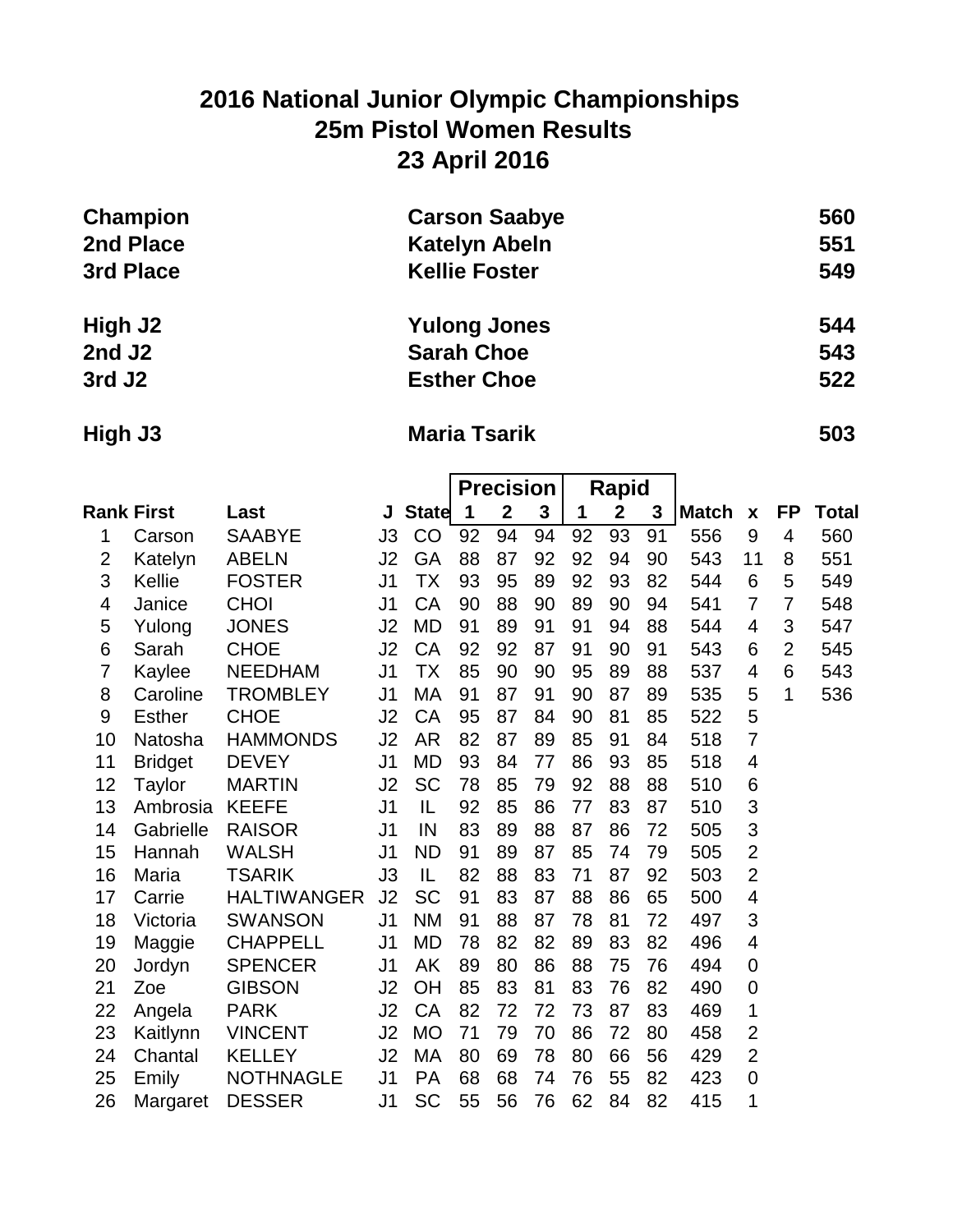### **2016 National Junior Olympic Championships 10m Air Pistol Women Results 24-25 April 2016**

| <b>Champion</b><br>2nd Place<br>3rd Place |                           |                                |                                                                    | Lydia Paterson<br><b>Carson Saabye</b><br><b>Hannah Walsh</b> |            |                     |            |                |                |                         |              |                |              |  |  |
|-------------------------------------------|---------------------------|--------------------------------|--------------------------------------------------------------------|---------------------------------------------------------------|------------|---------------------|------------|----------------|----------------|-------------------------|--------------|----------------|--------------|--|--|
| High J2<br>2nd J2<br>3rd J <sub>2</sub>   |                           |                                |                                                                    | <b>Sarah Choe</b><br><b>Katelyn Abeln</b><br>Keli Manegdeg    |            |                     |            |                |                |                         |              |                |              |  |  |
| High J3<br>2nd J3<br>3rd J3               |                           |                                | <b>Maria Tsarik</b><br><b>Hayden Dixon</b><br><b>Kaytlin Haiby</b> |                                                               |            |                     |            |                |                |                         |              |                |              |  |  |
| <b>Rank First</b>                         |                           | Last                           | J                                                                  | <b>State</b>                                                  | Day 1      | x1                  |            |                | Day 2 x2 Match | xT                      | <b>Final</b> | FP             | <b>Total</b> |  |  |
| 1                                         | Lydia                     | <b>PATERSON</b>                | J <sub>1</sub>                                                     | KS                                                            | 377        | 12                  | 379        | 6              | 756            | 18                      | 197.7        | 8              | 764          |  |  |
| $\overline{2}$                            | Carson                    | <b>SAABYE</b>                  | J3                                                                 | CO                                                            | 374        | 5                   | 369        | 8              | 743            | 13                      | 193.2        | $\overline{7}$ | 750          |  |  |
| $\mathfrak{S}$                            | Hannah                    | <b>WALSH</b>                   | J <sub>1</sub>                                                     | <b>ND</b>                                                     | 367        | 6                   | 371        | $\overline{7}$ | 738            | 13                      | 71.6         | 1              | 739          |  |  |
| 4                                         | Sarah                     | <b>CHOE</b>                    | J2                                                                 | CA                                                            | 365        | 4                   | 368        | 6              | 733            | 10                      | 132.0        | 4              | 737          |  |  |
| 5                                         | Katelyn                   | <b>ABELN</b>                   | J2                                                                 | GA                                                            | 363        | 8                   | 364        | 8              | 727            | 16                      | 154.3        | 5              | 732          |  |  |
| $\,6$                                     | Rachel                    | <b>MCCARTNEY</b>               | J <sub>1</sub>                                                     | IN                                                            | 359        | 6                   | 365        | 6              | 724            | 12                      | 171.8        | 6              | 730          |  |  |
| $\overline{7}$                            | Rachel                    | <b>CANTRELL</b>                | J <sub>1</sub>                                                     | ID                                                            | 362        | 4                   | 364        | 6              | 726            | 10                      | 113.5        | 3              | 729          |  |  |
| 8                                         | Maria                     | <b>TSARIK</b>                  | J3                                                                 | IL                                                            | 361        | 8                   | 365        | 8              | 726            | 16                      | 90.2         | $\overline{2}$ | 728          |  |  |
| 9                                         | Keli                      | <b>MANEGDEG</b>                | J2                                                                 | CO                                                            | 364        | 3                   | 359        | 3              | 723            | $6\phantom{1}6$         |              |                |              |  |  |
| 10                                        | Kellie                    | <b>FOSTER</b>                  | J <sub>1</sub>                                                     | <b>TX</b>                                                     | 363        | 8                   | 357        | 4              | 720            | 12                      |              |                |              |  |  |
| 11                                        | Yulong                    | <b>JONES</b>                   | J2                                                                 | MD                                                            | 356        | 4                   | 362        | 4              | 718            | 8                       |              |                |              |  |  |
| 12                                        | Caroline                  | <b>TROMBLEY</b>                | J <sub>1</sub>                                                     | MA                                                            | 353        | 4                   | 364        | 3              | 717            | $\overline{7}$          |              |                |              |  |  |
| 13                                        | Julie                     | <b>KIM</b>                     | J <sub>1</sub>                                                     | VA                                                            | 359        | 4                   | 356        | 5              | 715            | 9                       |              |                |              |  |  |
| 14                                        | Ambrosia                  | <b>KEEFE</b>                   | J <sub>1</sub>                                                     | IL                                                            | 358        | $\overline{2}$      | 356        | 3              | 714            | 5                       |              |                |              |  |  |
| 15                                        | Kaylee                    | <b>NEEDHAM</b>                 | J <sub>1</sub>                                                     | ТX                                                            | 354        | 3                   | 356        | 3              | 710            | 6                       |              |                |              |  |  |
| 16                                        | Deborah                   | <b>KING</b>                    | J1                                                                 | WY                                                            | 355        | 4                   | 354        | 10             | 709            | 14                      |              |                |              |  |  |
| 17                                        | Victoria                  | <b>SWANSON</b>                 | J <sub>1</sub>                                                     | <b>NM</b>                                                     | 350        | 4                   | 357        | 7              | 707            | 11                      |              |                |              |  |  |
| 18                                        | Angela                    | <b>PARK</b><br><b>SCHADLER</b> | J <sub>2</sub><br>J <sub>1</sub>                                   | <b>CA</b><br><b>WA</b>                                        | 353<br>350 | 3                   | 352<br>351 | $\overline{2}$ | 705<br>701     | 5<br>11                 |              |                |              |  |  |
| 19                                        | Cordelia<br><b>Esther</b> | <b>CHOE</b>                    | J2                                                                 | CA                                                            | 351        | 6<br>$\mathfrak{B}$ | 350        | 5              | 701            | $\bf 8$                 |              |                |              |  |  |
| 20<br>21                                  | Cheyenne                  | <b>VAUGHAN</b>                 | J2                                                                 | GA                                                            | 354        | $\overline{4}$      | 347        | 5<br>3         | 701            | $\overline{7}$          |              |                |              |  |  |
| 22                                        | Carrie                    | <b>HALTIWANGER</b>             | J2                                                                 | <b>SC</b>                                                     | 349        | $\overline{7}$      | 348        | 1              | 697            | $\,8\,$                 |              |                |              |  |  |
| 23                                        | Callie                    | <b>NEWSOM</b>                  | J2                                                                 | <b>AR</b>                                                     | 347        | 1                   | 350        | 3              | 697            | $\overline{\mathbf{4}}$ |              |                |              |  |  |
| 24                                        | Natosha                   | <b>HAMMONDS</b>                | J2                                                                 | <b>AR</b>                                                     | 347        | 3                   | 349        | 1              | 696            | $\overline{\mathbf{4}}$ |              |                |              |  |  |
| 25                                        | Erica                     | <b>MALLORY</b>                 | J <sub>2</sub>                                                     | ME                                                            | 347        | $\mathfrak{B}$      | 348        | 4              | 695            | 7                       |              |                |              |  |  |
| 26                                        | <b>Bridget</b>            | <b>DEVEY</b>                   | J <sub>1</sub>                                                     | <b>MD</b>                                                     | 350        | 2                   | 344        | 1              | 694            | 3                       |              |                |              |  |  |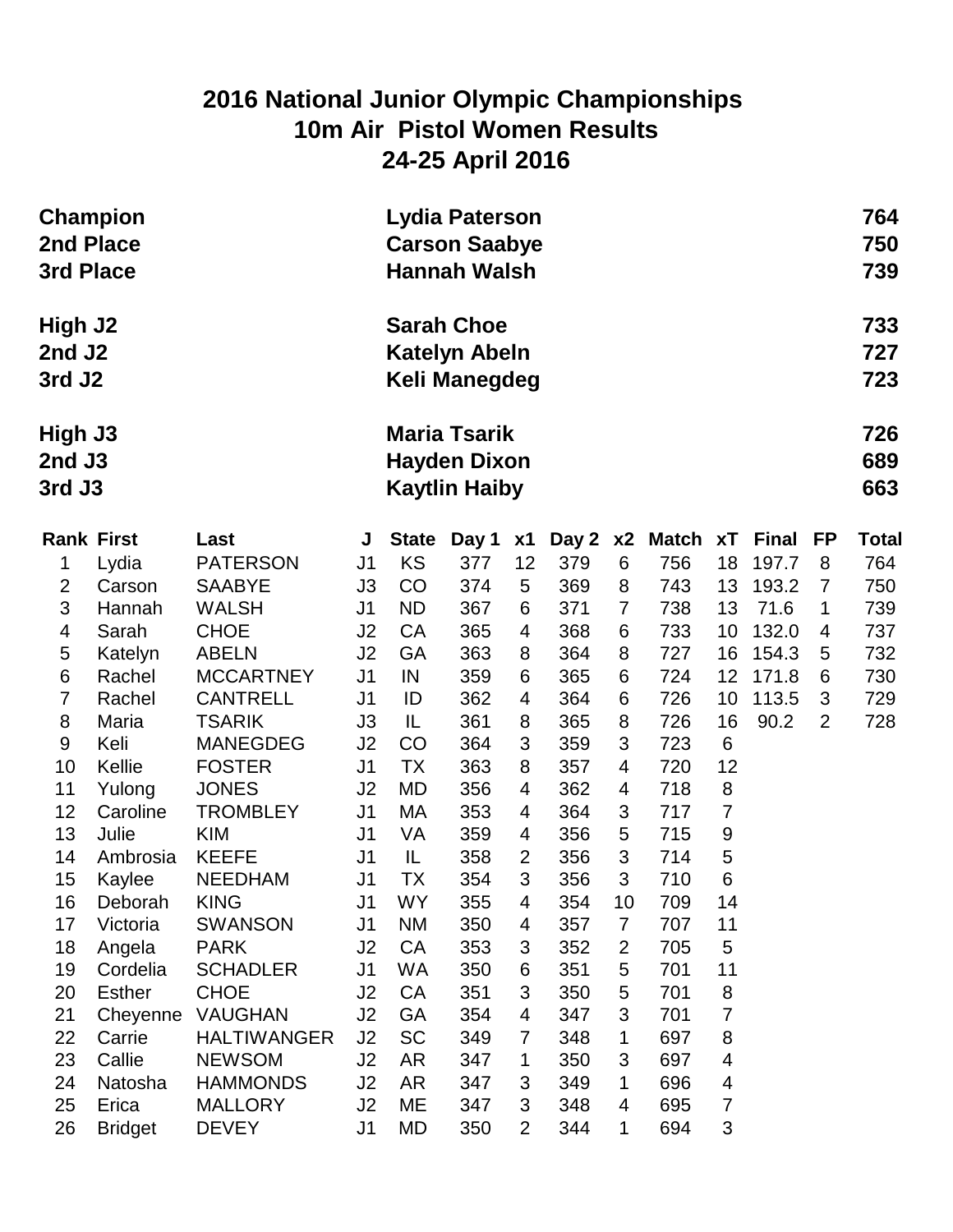|               |                  | J3             | GA        | 349 | 6              | 340 | 3              | 689 | 9                        |
|---------------|------------------|----------------|-----------|-----|----------------|-----|----------------|-----|--------------------------|
|               | <b>PLATT</b>     | J <sub>1</sub> | CO        | 336 | 1              | 352 | 4              | 688 | 5                        |
| Chyanne       | <b>DAVIS</b>     | J <sub>1</sub> | <b>MO</b> | 346 | 4              | 340 | $\overline{2}$ | 686 | $\,$ 6 $\,$              |
| Kaitlynn      | <b>VINCENT</b>   | J2             | <b>MO</b> | 339 | $\overline{2}$ | 347 | 3              | 686 | 5                        |
| Janice        | <b>CHOI</b>      | J <sub>1</sub> | CA        | 359 | 8              | 326 | 1              | 685 | $\boldsymbol{9}$         |
| Alexa         | <b>HALVERSON</b> | J <sub>1</sub> | CO        | 337 | $\overline{2}$ | 346 | 0              | 683 | $\overline{2}$           |
| Jennifer      | <b>HARDISON</b>  | J <sub>1</sub> | PA        | 338 | $\overline{7}$ | 342 | 3              | 680 | 10                       |
| Allison       | <b>PARK</b>      | J2             | CA        | 342 | $\overline{2}$ | 337 | 1              | 679 | 3                        |
| <b>Taylor</b> | <b>MARTIN</b>    | J2             | <b>SC</b> | 335 | $\overline{2}$ | 342 | 5              | 677 | $\overline{7}$           |
| Tana          | <b>PEARSON</b>   | J <sub>1</sub> | KS        | 346 | $\mathbf 0$    | 331 | $\overline{2}$ | 677 | $\overline{2}$           |
| Megan         | <b>HANSON</b>    | J2             | <b>MN</b> | 329 | $\overline{2}$ | 347 | $\overline{2}$ | 676 | $\overline{\mathbf{4}}$  |
| Megan         | <b>VRBKA</b>     | J2             | <b>NE</b> | 341 | 3              | 335 | 1              | 676 | $\overline{\mathbf{4}}$  |
| Gabrielle     | <b>RAISOR</b>    | J <sub>1</sub> | IN        | 348 | 4              | 326 | 0              | 674 | $\overline{\mathcal{A}}$ |
| Lyndsey       | <b>PARKER</b>    | J2             | <b>MO</b> | 334 | 1              | 335 | 3              | 669 | $\overline{\mathbf{4}}$  |
| Maggie        | <b>SHIFFLETT</b> | J2             | PA        | 337 | 1              | 332 | 3              | 669 | $\overline{\mathcal{A}}$ |
| Kaytlin       | <b>HAIBY</b>     | J3             | <b>MN</b> | 331 | $\overline{4}$ | 332 | 5              | 663 | 9                        |
| Shae          | <b>CARDWELL</b>  | J2             | VA        | 328 | 1              | 334 | 0              | 662 | 1                        |
| Christian     | <b>DOTSON</b>    | J2             | GA        | 322 | 3              | 339 | $\overline{2}$ | 661 | 5                        |
| Megan         | <b>TAYLOR</b>    | J <sub>1</sub> | <b>TX</b> | 323 | $\overline{2}$ | 338 | $\overline{2}$ | 661 | $\overline{\mathcal{A}}$ |
| Amber         | <b>GADEKEN</b>   | J3             | <b>NE</b> | 338 | 4              | 320 | 0              | 658 | $\overline{\mathbf{4}}$  |
| <b>Brooke</b> | <b>GILLIARD</b>  | J <sub>1</sub> | GA        | 342 | 3              | 312 | 1              | 654 | $\overline{\mathcal{A}}$ |
| Amber         | <b>STURRUP</b>   | J2             | PA        | 327 | 1              | 326 | 3              | 653 | 4                        |
| Julia         | <b>DONIEC</b>    | J <sub>1</sub> | CO        | 307 | 1              | 343 | $\overline{2}$ | 650 | 3                        |
| <b>Molly</b>  | <b>MATHESON</b>  | J3             | CO        | 323 | 1              | 323 | $\overline{2}$ | 646 | 3                        |
| Maggie        | <b>CHAPPELL</b>  | J <sub>1</sub> | <b>MD</b> | 319 | $\overline{2}$ | 325 | 3              | 644 | 5                        |
| Emily         | <b>NOTHNAGLE</b> | J2             | PA        | 312 | 0              | 329 | 3              | 641 | 3                        |
| Rachel        | YANG             | J <sub>1</sub> | <b>NJ</b> | 300 | 1              | 337 | 3              | 637 | 4                        |
| Chantal       | <b>KELLEY</b>    | J2             | <b>MA</b> | 312 | 1              | 324 | $\overline{2}$ | 636 | 3                        |
| Zoe           | <b>GIBSON</b>    | J <sub>1</sub> | OH        | 314 | 3              | 316 | $\overline{2}$ | 630 | 5                        |
| Kaylene       | <b>VOLKMAN</b>   | J <sub>1</sub> | <b>MT</b> | 330 | 1              | 289 | $\mathbf 1$    | 619 | $\overline{2}$           |
| Chastity      | <b>DILLARD</b>   | J2             | GA        | 320 | 4              | 297 | 1              | 617 | 5                        |
| Jordyn        | <b>SPENCER</b>   | J <sub>1</sub> | AK        | 303 | $\overline{2}$ | 301 | $\overline{2}$ | 604 | $\overline{\mathbf{4}}$  |
|               | Rebecca          |                |           |     |                |     |                |     |                          |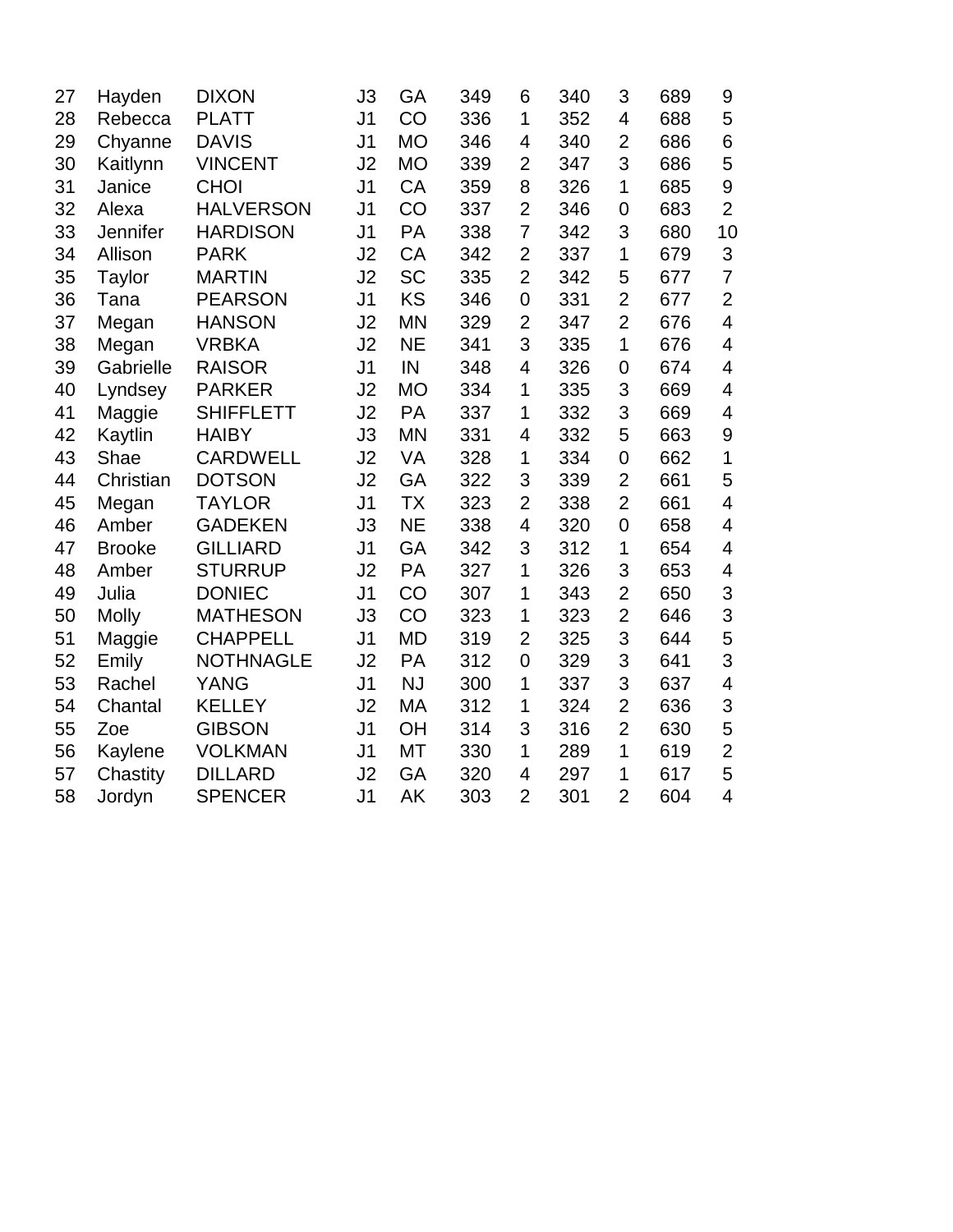### **2016 National Junior Olympic Championships 10m Air Pistol Men Results 24-25 April 2016**

| 1108<br>High J2<br><b>Henry Leverett</b><br><b>Antonio Gross</b><br>2nd J <sub>2</sub><br>1102<br><b>Luke Simon</b><br>3rd J <sub>2</sub><br>1097<br><b>Paul Kang</b><br>1055<br>High J3<br><b>Edmund Lee</b><br>1031<br>2nd J3<br>3rd J3<br>1028<br><b>Hunter Battig</b><br><b>Rank First</b><br><b>Final</b><br><b>State</b><br>Day 2<br>Match<br>xT<br>FP<br><b>Total</b><br>Last<br>Day 1<br>x1<br>x2<br>J<br><b>MO</b><br>560<br>1127<br>1<br><b>MCCOLLUM</b><br>567<br>10<br>8<br>175.4<br>$6\phantom{1}6$<br>1133<br>Anthony<br>J <sub>1</sub><br>18<br>$\overline{2}$<br>LEVERETT <sup>*</sup><br>J2<br><b>GA</b><br>566<br>564<br>1130<br>71.6<br>1131<br>Jackson<br>12<br>6<br>18<br>1<br>3<br>CO<br>Charles<br><b>PLATT</b><br>J <sub>1</sub><br>561<br>10<br>557<br>18<br>1118<br>28<br>94.5<br>$\overline{2}$<br>1120<br>$\overline{\mathbf{4}}$<br><b>KS</b><br>3<br><b>WAALKES</b><br>J <sub>1</sub><br>562<br>15<br>1116<br>113.2<br>1119<br>Benjamin<br>554<br>11<br>26<br>5<br>CA<br>135.1<br><b>CHEON</b><br>556<br>11<br>557<br>11<br>1113<br>22<br>1117<br>Daniel<br>J1<br>4<br>$\,6$<br>J2<br>GA<br>554<br>1108<br>23<br>195.6<br><b>LEVERETT</b><br>554<br>11<br>12<br>1115<br>Henry<br>7<br>$\overline{7}$<br><b>GROSS</b><br><b>NY</b><br>555<br>547<br>1102<br>196.5<br>1110<br>Antonio<br>J2<br>12<br>9<br>21<br>8<br>8<br>10<br>Charles<br><b>ENGLUND</b><br>J <sub>1</sub><br>VA<br>544<br>1101<br>17<br>1106<br>$\overline{7}$<br>557<br>155.6<br>5<br>$9$<br><b>SIMON</b><br>Luke<br>J <sub>2</sub><br><b>ND</b><br>545<br>552<br>12<br>1097<br>19<br>$\overline{7}$<br>10<br><b>MCPHERSON</b><br>J2<br>CO<br>546<br>10<br>1095<br>19<br>549<br>9<br><b>Bryston</b><br>11<br><b>JENKINS</b><br>J2<br>550<br>543<br>$\overline{7}$<br>15<br>Cade<br>LA<br>8<br>1093<br>12<br><b>CA</b><br>548<br>6<br>1092<br>21<br>Justin<br>J <sub>1</sub><br>15<br>544<br><b>AHN</b><br>13<br>21<br>IL<br>552<br>540<br>10<br>1092<br>LANCASTER<br>J <sub>1</sub><br>11<br>lan<br>14<br><b>CHUNG</b><br><b>CA</b><br>10<br>J2<br>544<br>6<br>545<br>1089<br>16<br>Tony<br><b>AL</b><br>3<br>15<br><b>MILLER</b><br>J <sub>2</sub><br>9<br>548<br>1089<br>12<br>Zachary<br>541<br>J2<br><b>WY</b><br>16<br><b>THOMAS</b><br>540<br>10<br>546<br>8<br>1086<br>18<br><b>Tayte</b><br><b>JOHNSON</b><br>J <sub>1</sub><br>MD<br>534<br>549<br>1083<br>12<br>17<br>Caleb<br>3<br>9<br><b>GENS</b><br>МA<br>535<br>542<br>18<br>Samuel<br>J <sub>2</sub><br>9<br>1077<br>15<br>6<br><b>NY</b> | 1133<br>1131<br>1120 |  |
|----------------------------------------------------------------------------------------------------------------------------------------------------------------------------------------------------------------------------------------------------------------------------------------------------------------------------------------------------------------------------------------------------------------------------------------------------------------------------------------------------------------------------------------------------------------------------------------------------------------------------------------------------------------------------------------------------------------------------------------------------------------------------------------------------------------------------------------------------------------------------------------------------------------------------------------------------------------------------------------------------------------------------------------------------------------------------------------------------------------------------------------------------------------------------------------------------------------------------------------------------------------------------------------------------------------------------------------------------------------------------------------------------------------------------------------------------------------------------------------------------------------------------------------------------------------------------------------------------------------------------------------------------------------------------------------------------------------------------------------------------------------------------------------------------------------------------------------------------------------------------------------------------------------------------------------------------------------------------------------------------------------------------------------------------------------------------------------------------------------------------------------------------------------------------------------------------------------------------------------------------------------------------------------------------------------------------------------------------------------------------------------------------------------------------------------------------------------------------------------------------------|----------------------|--|
|                                                                                                                                                                                                                                                                                                                                                                                                                                                                                                                                                                                                                                                                                                                                                                                                                                                                                                                                                                                                                                                                                                                                                                                                                                                                                                                                                                                                                                                                                                                                                                                                                                                                                                                                                                                                                                                                                                                                                                                                                                                                                                                                                                                                                                                                                                                                                                                                                                                                                                          |                      |  |
|                                                                                                                                                                                                                                                                                                                                                                                                                                                                                                                                                                                                                                                                                                                                                                                                                                                                                                                                                                                                                                                                                                                                                                                                                                                                                                                                                                                                                                                                                                                                                                                                                                                                                                                                                                                                                                                                                                                                                                                                                                                                                                                                                                                                                                                                                                                                                                                                                                                                                                          |                      |  |
|                                                                                                                                                                                                                                                                                                                                                                                                                                                                                                                                                                                                                                                                                                                                                                                                                                                                                                                                                                                                                                                                                                                                                                                                                                                                                                                                                                                                                                                                                                                                                                                                                                                                                                                                                                                                                                                                                                                                                                                                                                                                                                                                                                                                                                                                                                                                                                                                                                                                                                          |                      |  |
|                                                                                                                                                                                                                                                                                                                                                                                                                                                                                                                                                                                                                                                                                                                                                                                                                                                                                                                                                                                                                                                                                                                                                                                                                                                                                                                                                                                                                                                                                                                                                                                                                                                                                                                                                                                                                                                                                                                                                                                                                                                                                                                                                                                                                                                                                                                                                                                                                                                                                                          |                      |  |
|                                                                                                                                                                                                                                                                                                                                                                                                                                                                                                                                                                                                                                                                                                                                                                                                                                                                                                                                                                                                                                                                                                                                                                                                                                                                                                                                                                                                                                                                                                                                                                                                                                                                                                                                                                                                                                                                                                                                                                                                                                                                                                                                                                                                                                                                                                                                                                                                                                                                                                          |                      |  |
|                                                                                                                                                                                                                                                                                                                                                                                                                                                                                                                                                                                                                                                                                                                                                                                                                                                                                                                                                                                                                                                                                                                                                                                                                                                                                                                                                                                                                                                                                                                                                                                                                                                                                                                                                                                                                                                                                                                                                                                                                                                                                                                                                                                                                                                                                                                                                                                                                                                                                                          |                      |  |
|                                                                                                                                                                                                                                                                                                                                                                                                                                                                                                                                                                                                                                                                                                                                                                                                                                                                                                                                                                                                                                                                                                                                                                                                                                                                                                                                                                                                                                                                                                                                                                                                                                                                                                                                                                                                                                                                                                                                                                                                                                                                                                                                                                                                                                                                                                                                                                                                                                                                                                          |                      |  |
|                                                                                                                                                                                                                                                                                                                                                                                                                                                                                                                                                                                                                                                                                                                                                                                                                                                                                                                                                                                                                                                                                                                                                                                                                                                                                                                                                                                                                                                                                                                                                                                                                                                                                                                                                                                                                                                                                                                                                                                                                                                                                                                                                                                                                                                                                                                                                                                                                                                                                                          |                      |  |
|                                                                                                                                                                                                                                                                                                                                                                                                                                                                                                                                                                                                                                                                                                                                                                                                                                                                                                                                                                                                                                                                                                                                                                                                                                                                                                                                                                                                                                                                                                                                                                                                                                                                                                                                                                                                                                                                                                                                                                                                                                                                                                                                                                                                                                                                                                                                                                                                                                                                                                          |                      |  |
|                                                                                                                                                                                                                                                                                                                                                                                                                                                                                                                                                                                                                                                                                                                                                                                                                                                                                                                                                                                                                                                                                                                                                                                                                                                                                                                                                                                                                                                                                                                                                                                                                                                                                                                                                                                                                                                                                                                                                                                                                                                                                                                                                                                                                                                                                                                                                                                                                                                                                                          |                      |  |
|                                                                                                                                                                                                                                                                                                                                                                                                                                                                                                                                                                                                                                                                                                                                                                                                                                                                                                                                                                                                                                                                                                                                                                                                                                                                                                                                                                                                                                                                                                                                                                                                                                                                                                                                                                                                                                                                                                                                                                                                                                                                                                                                                                                                                                                                                                                                                                                                                                                                                                          |                      |  |
|                                                                                                                                                                                                                                                                                                                                                                                                                                                                                                                                                                                                                                                                                                                                                                                                                                                                                                                                                                                                                                                                                                                                                                                                                                                                                                                                                                                                                                                                                                                                                                                                                                                                                                                                                                                                                                                                                                                                                                                                                                                                                                                                                                                                                                                                                                                                                                                                                                                                                                          |                      |  |
|                                                                                                                                                                                                                                                                                                                                                                                                                                                                                                                                                                                                                                                                                                                                                                                                                                                                                                                                                                                                                                                                                                                                                                                                                                                                                                                                                                                                                                                                                                                                                                                                                                                                                                                                                                                                                                                                                                                                                                                                                                                                                                                                                                                                                                                                                                                                                                                                                                                                                                          |                      |  |
|                                                                                                                                                                                                                                                                                                                                                                                                                                                                                                                                                                                                                                                                                                                                                                                                                                                                                                                                                                                                                                                                                                                                                                                                                                                                                                                                                                                                                                                                                                                                                                                                                                                                                                                                                                                                                                                                                                                                                                                                                                                                                                                                                                                                                                                                                                                                                                                                                                                                                                          |                      |  |
|                                                                                                                                                                                                                                                                                                                                                                                                                                                                                                                                                                                                                                                                                                                                                                                                                                                                                                                                                                                                                                                                                                                                                                                                                                                                                                                                                                                                                                                                                                                                                                                                                                                                                                                                                                                                                                                                                                                                                                                                                                                                                                                                                                                                                                                                                                                                                                                                                                                                                                          |                      |  |
|                                                                                                                                                                                                                                                                                                                                                                                                                                                                                                                                                                                                                                                                                                                                                                                                                                                                                                                                                                                                                                                                                                                                                                                                                                                                                                                                                                                                                                                                                                                                                                                                                                                                                                                                                                                                                                                                                                                                                                                                                                                                                                                                                                                                                                                                                                                                                                                                                                                                                                          |                      |  |
|                                                                                                                                                                                                                                                                                                                                                                                                                                                                                                                                                                                                                                                                                                                                                                                                                                                                                                                                                                                                                                                                                                                                                                                                                                                                                                                                                                                                                                                                                                                                                                                                                                                                                                                                                                                                                                                                                                                                                                                                                                                                                                                                                                                                                                                                                                                                                                                                                                                                                                          |                      |  |
|                                                                                                                                                                                                                                                                                                                                                                                                                                                                                                                                                                                                                                                                                                                                                                                                                                                                                                                                                                                                                                                                                                                                                                                                                                                                                                                                                                                                                                                                                                                                                                                                                                                                                                                                                                                                                                                                                                                                                                                                                                                                                                                                                                                                                                                                                                                                                                                                                                                                                                          |                      |  |
|                                                                                                                                                                                                                                                                                                                                                                                                                                                                                                                                                                                                                                                                                                                                                                                                                                                                                                                                                                                                                                                                                                                                                                                                                                                                                                                                                                                                                                                                                                                                                                                                                                                                                                                                                                                                                                                                                                                                                                                                                                                                                                                                                                                                                                                                                                                                                                                                                                                                                                          |                      |  |
|                                                                                                                                                                                                                                                                                                                                                                                                                                                                                                                                                                                                                                                                                                                                                                                                                                                                                                                                                                                                                                                                                                                                                                                                                                                                                                                                                                                                                                                                                                                                                                                                                                                                                                                                                                                                                                                                                                                                                                                                                                                                                                                                                                                                                                                                                                                                                                                                                                                                                                          |                      |  |
|                                                                                                                                                                                                                                                                                                                                                                                                                                                                                                                                                                                                                                                                                                                                                                                                                                                                                                                                                                                                                                                                                                                                                                                                                                                                                                                                                                                                                                                                                                                                                                                                                                                                                                                                                                                                                                                                                                                                                                                                                                                                                                                                                                                                                                                                                                                                                                                                                                                                                                          |                      |  |
| 19<br><b>FERRANTE</b><br>J <sub>1</sub><br>533<br>543<br>1076<br>15<br>Albert<br>5<br>10                                                                                                                                                                                                                                                                                                                                                                                                                                                                                                                                                                                                                                                                                                                                                                                                                                                                                                                                                                                                                                                                                                                                                                                                                                                                                                                                                                                                                                                                                                                                                                                                                                                                                                                                                                                                                                                                                                                                                                                                                                                                                                                                                                                                                                                                                                                                                                                                                 |                      |  |
| 18<br>Sam<br>528<br>546<br>12<br>1074<br>20<br><b>ZEIGLER</b><br>J2<br><b>PA</b><br>6                                                                                                                                                                                                                                                                                                                                                                                                                                                                                                                                                                                                                                                                                                                                                                                                                                                                                                                                                                                                                                                                                                                                                                                                                                                                                                                                                                                                                                                                                                                                                                                                                                                                                                                                                                                                                                                                                                                                                                                                                                                                                                                                                                                                                                                                                                                                                                                                                    |                      |  |
| 21<br><b>LEE</b><br>J2<br>CA<br>538<br>536<br>$\overline{7}$<br>1074<br>David<br>$\overline{7}$<br>14                                                                                                                                                                                                                                                                                                                                                                                                                                                                                                                                                                                                                                                                                                                                                                                                                                                                                                                                                                                                                                                                                                                                                                                                                                                                                                                                                                                                                                                                                                                                                                                                                                                                                                                                                                                                                                                                                                                                                                                                                                                                                                                                                                                                                                                                                                                                                                                                    |                      |  |
| 22<br><b>CHOI</b><br>J2<br><b>CA</b><br>538<br>536<br><b>Brandon</b><br>6<br>1074<br>10<br>4<br><b>GUEST</b><br>J <sub>1</sub><br>CO<br>535<br>1072<br>15<br>23<br>537<br>9<br>Zachary<br>6                                                                                                                                                                                                                                                                                                                                                                                                                                                                                                                                                                                                                                                                                                                                                                                                                                                                                                                                                                                                                                                                                                                                                                                                                                                                                                                                                                                                                                                                                                                                                                                                                                                                                                                                                                                                                                                                                                                                                                                                                                                                                                                                                                                                                                                                                                              |                      |  |
| <b>MELUS</b><br>J <sub>1</sub><br>IL<br>546<br>526<br>1072<br>15<br>24<br><b>Bernard</b><br>11<br>4                                                                                                                                                                                                                                                                                                                                                                                                                                                                                                                                                                                                                                                                                                                                                                                                                                                                                                                                                                                                                                                                                                                                                                                                                                                                                                                                                                                                                                                                                                                                                                                                                                                                                                                                                                                                                                                                                                                                                                                                                                                                                                                                                                                                                                                                                                                                                                                                      |                      |  |
| <b>CAMDEN</b><br><b>MO</b><br>534<br>3<br>538<br>11<br>25<br><b>Dustin</b><br>J1<br>8<br>1072                                                                                                                                                                                                                                                                                                                                                                                                                                                                                                                                                                                                                                                                                                                                                                                                                                                                                                                                                                                                                                                                                                                                                                                                                                                                                                                                                                                                                                                                                                                                                                                                                                                                                                                                                                                                                                                                                                                                                                                                                                                                                                                                                                                                                                                                                                                                                                                                            |                      |  |
| CA<br>26<br><b>KIM</b><br>543<br>526<br>5<br>1069<br>11<br>Madison<br>J2<br>6                                                                                                                                                                                                                                                                                                                                                                                                                                                                                                                                                                                                                                                                                                                                                                                                                                                                                                                                                                                                                                                                                                                                                                                                                                                                                                                                                                                                                                                                                                                                                                                                                                                                                                                                                                                                                                                                                                                                                                                                                                                                                                                                                                                                                                                                                                                                                                                                                            |                      |  |